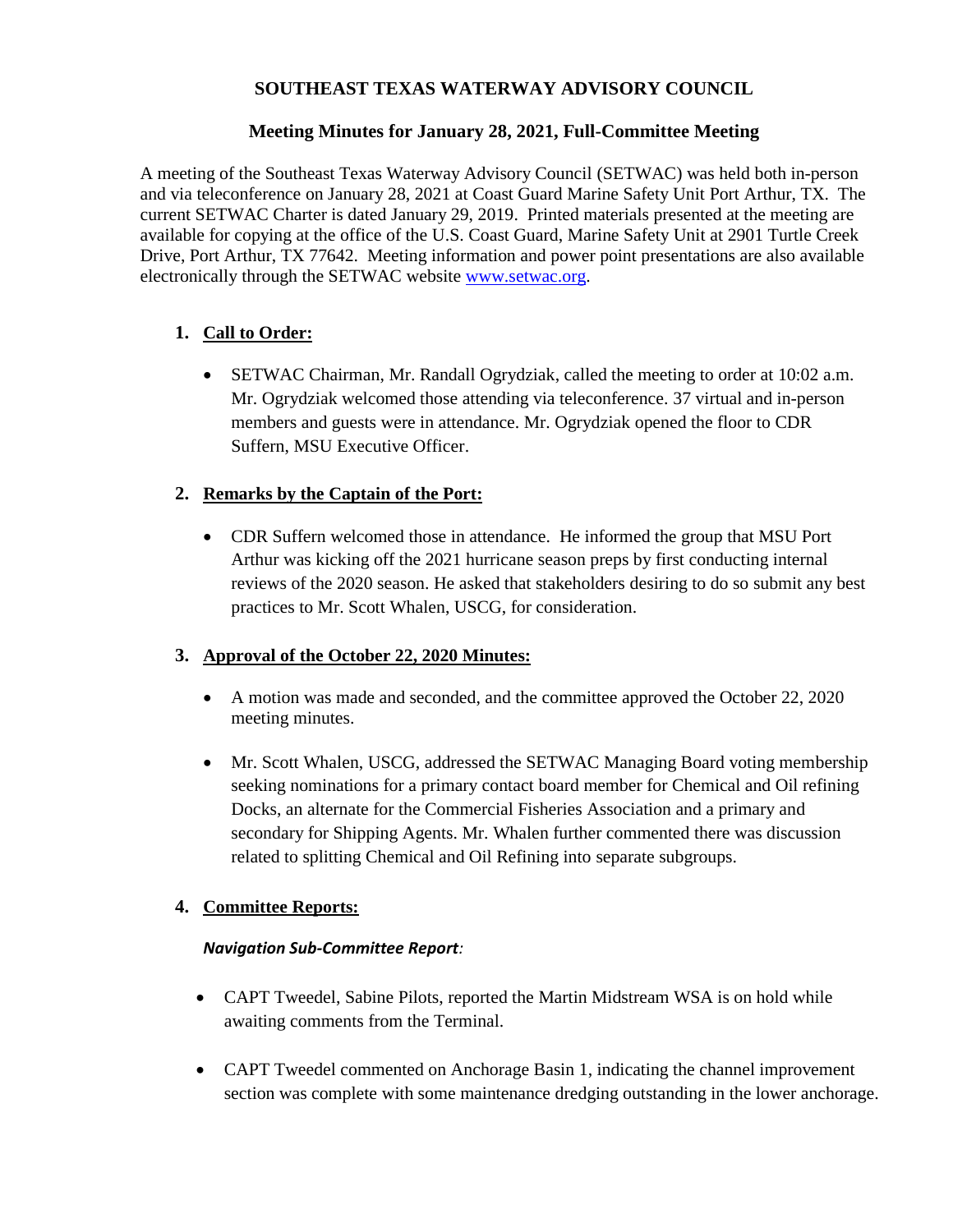- CAPT Tweedel offered comments on Aids to Navigation, sending a "BZ" to all ATON units that participated in waterway reconstitution following a busy hurricane season.
- CAPT Tweedel commented on the unacceptable time projection (2-5 years) for the restoration of Rear Range ALFA due to the fact that rebuilding it is outside of the capability of Coast Guard Aids to Navigation units and requires contracting.
- CAPT Tweedle requested SETWAC Board approval to draft a letter to be sent through the SETWAC board to Coast Guard entities involved in the range rebuild to stress the importance of the range to safety and ship navigation, and to address the unacceptably long timeline in restoring the range to normal operability.
- Mr. Ogrydziak informed CAPT Tweedel to proceed with drafting the letter for review by the SETWAC board.

### *Education, Research & Workforce Development Sub-committee Report:*

- Mr. Erik Stromberg, Lamar University, discussed the results of the 2020-21 Webinar Survey and future workshops. (Slides on SETWAC website).
- CDR Suffern indicated the Coast Guard would be willing to help with the Hurricane Planning Webinar in May 2021. Both the Sabine Pilots (CAPT Tweedle) and the U.S. Army Corps of Engineers (Tim White) offered participation as well
- Mrs. Sade Chick, Port of Beaumont, addressed training opportunities and stipends available through the Texas Workforce Commission. Mrs. Chick requested continued collaboration from the group in identifying requisite skills necessary to fill high-demand positions.

#### *Port Welfare Sub-Committee Report:*

- Fr. Sinclair Oubre, Port Welfare Public As-Hoc, addressed continued issues with seafarers' access to maritime facilities.
- Fr. Oubre commented on the *"Neptune Declaration on Seafarer Wellbeing and Crew Change."*
- CAPT Chris Horner, Lamar State College Orange, addressed the Ordinary Seamen (I-III) courses available through the Lamar State College Orange Maritime Program.

# *Commercial Fisheries Report:*

 Ms. Nikki Fitzgerald, Texas A&M AgriLife, commented on the completion of CPR/Fist Aid training for 45 commercial fisherman (January 8-12) and man-overboard training scheduled for February 8-11. Additionally, she notified the group of the upcoming Port Arthur Shrimpers Association meeting on February 10.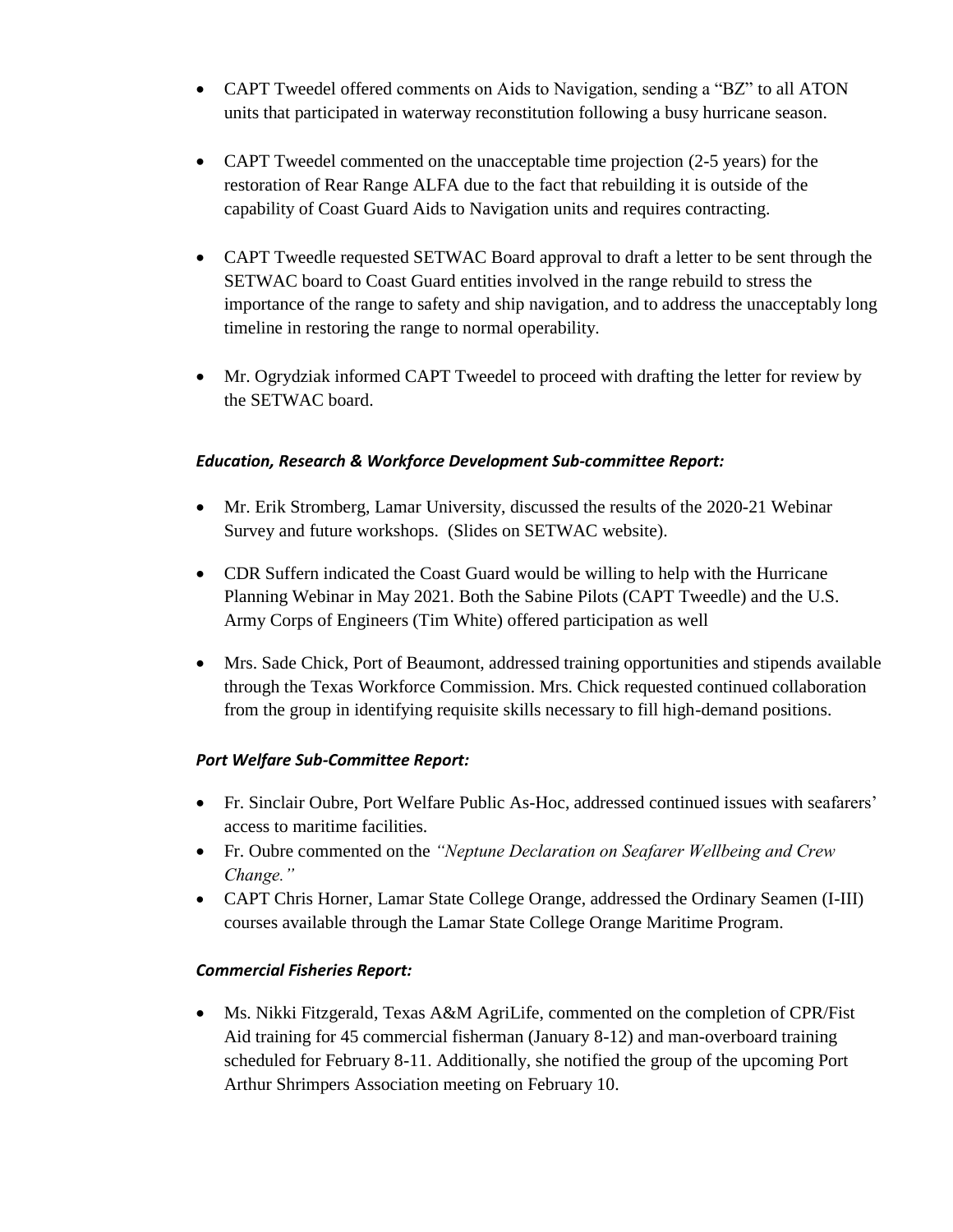Ms. Fitzgerald informed the group of the target audience, funding and requirements of the "Young Fisherman's Development Act." She also commented on the ongoing development of the "Gulf Young Fisherman Program."

#### *Waterway Maintenance and Improvement Sub-committee:*

 Mr. Tim White, USACE (for SNND) informed SETWAC that Larry Fountain was out on site, readying placement areas for continued work involving the deepening/widening project.

# *Dredge Operations Report:*

- Mr. Tim White, USACE, spoke to ongoing dredge operations including SNWW maintenance dredging; Sabine Pass and Outer Bar and Bank channels, and the PA-11 Training Dike Rehabilitation. The deepening of Anchorage Basin No.1 is complete; however, the lower end of the anchorage requires maintenance dredging. USACE is hoping to expedite the removal of an additional 255,000 cubic yards "inside of 6 months."
- Future dredge contracts for FY-2021 include PA-8 improvements; maintenance dredging at select points on the Neches river; deepening of the SNWW Entrance Channel to Sabine Pass and the deepening of Sabine Pass to Taylors Bayou. (Slides on SETWAC website)

### *Area Maritime Security Report:*

- Mr. Jeremy Hanson, USCG, informed the group of the SETX AMSC "Complex Coordinated Terrorist Attack (CCTA)" exercise planned for May 6, 2021.
- Mr. Hanson passed that the local Port Readiness Committee (PRC) planned to have a military out-load exercise on September 7, 2021. The exercise may/may not take place depending on real-world events between now and the scheduled exercise.
- The annual joint meeting of the Anti-Terrorism Advisory Council (ATAC) and AMSC will be held virtually via HSIN Connect in March/April.
- AMSC subcommittees and working groups have resumed a normal schedule of 2021 by using HSIN Adobe Connect.
- Strategic planning for the 2021 Port Security Grant Program should be socialized with the COTP prior to application.

# *ATON Status/Projects Report:*

- BMC Zurlo, Aids to Navigation Team Sabine, provided the group with a snapshot of current Aids to Navigation discrepancies in the SNWW.
- Between late-February and mid-March, Coast Guard Cutter CLAMP will be working discrepant ATON in the ICW during her transit to Houma. Coast Guard Cutter HATCHET will attend to any discrepant ATON not completed by CLAMP.